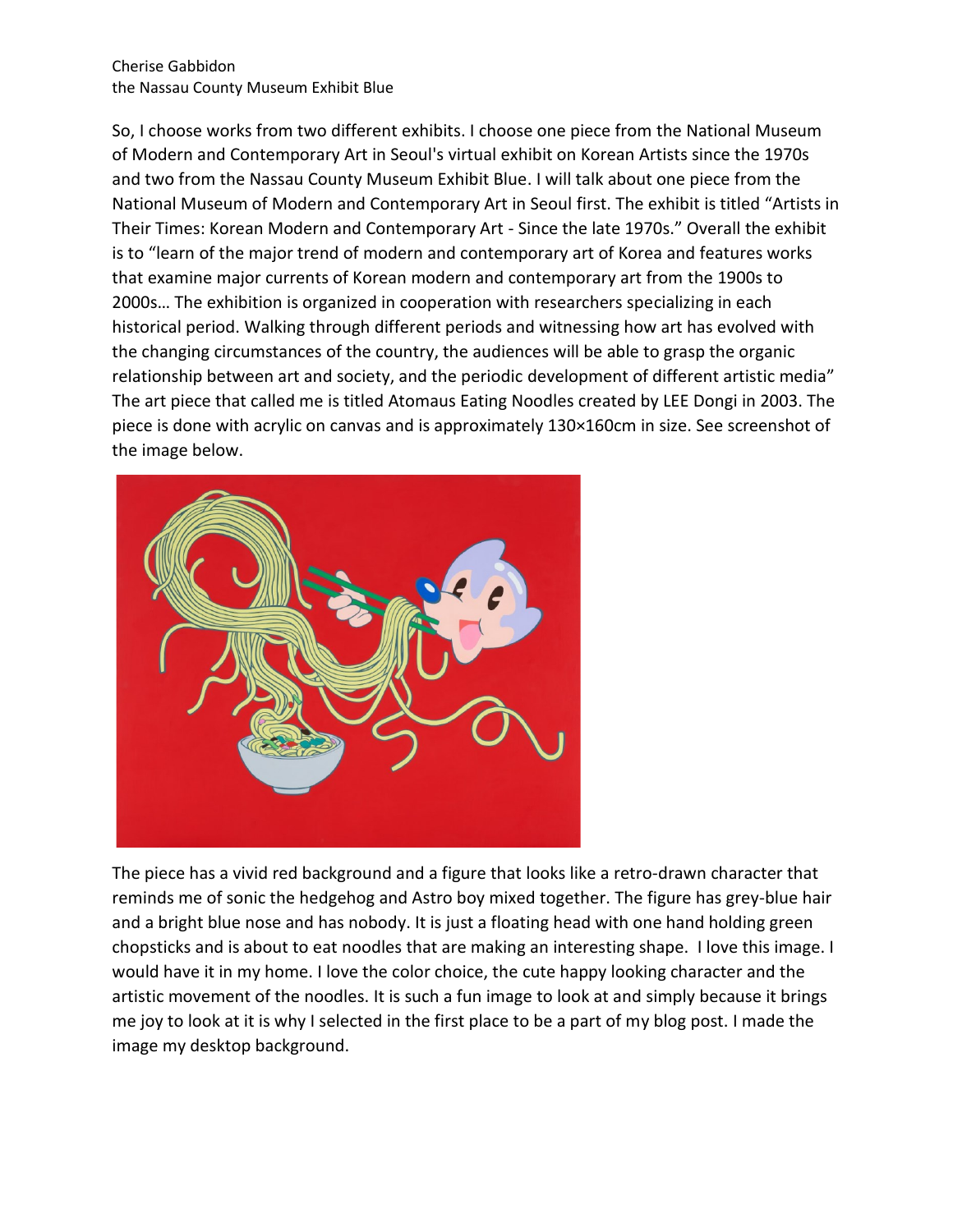## Cherise Gabbidon the Nassau County Museum Exhibit Blue

Moving on to my two choices from the Nassau County Museum Exhibit Blue. I loved a lot of the work, and it was super hard to just choose two pieces. But I ultimately choose the happier paintings in the end. My first choice was the piece titled Shichirigahama in Sagami Province created by Katsushika Hokusai from the series Thirty-six Views of Mount Fuji. It was a Woodblock print with ink and color on paper. Its dimensions are approximately 14.5 x 9.5 inches. I included a screenshot of the image before.



The image subject matter consists of a landscape drawing of mount fuji. There are clouds and blue and white sky, a hill and many trees. Everything in this image is colored in either blue, white and black. I choose this image because it was an instant love at first sight. It is so calming and tranquil. I just find it stunning and would love to see this in my home as a print or see the real thing in person.